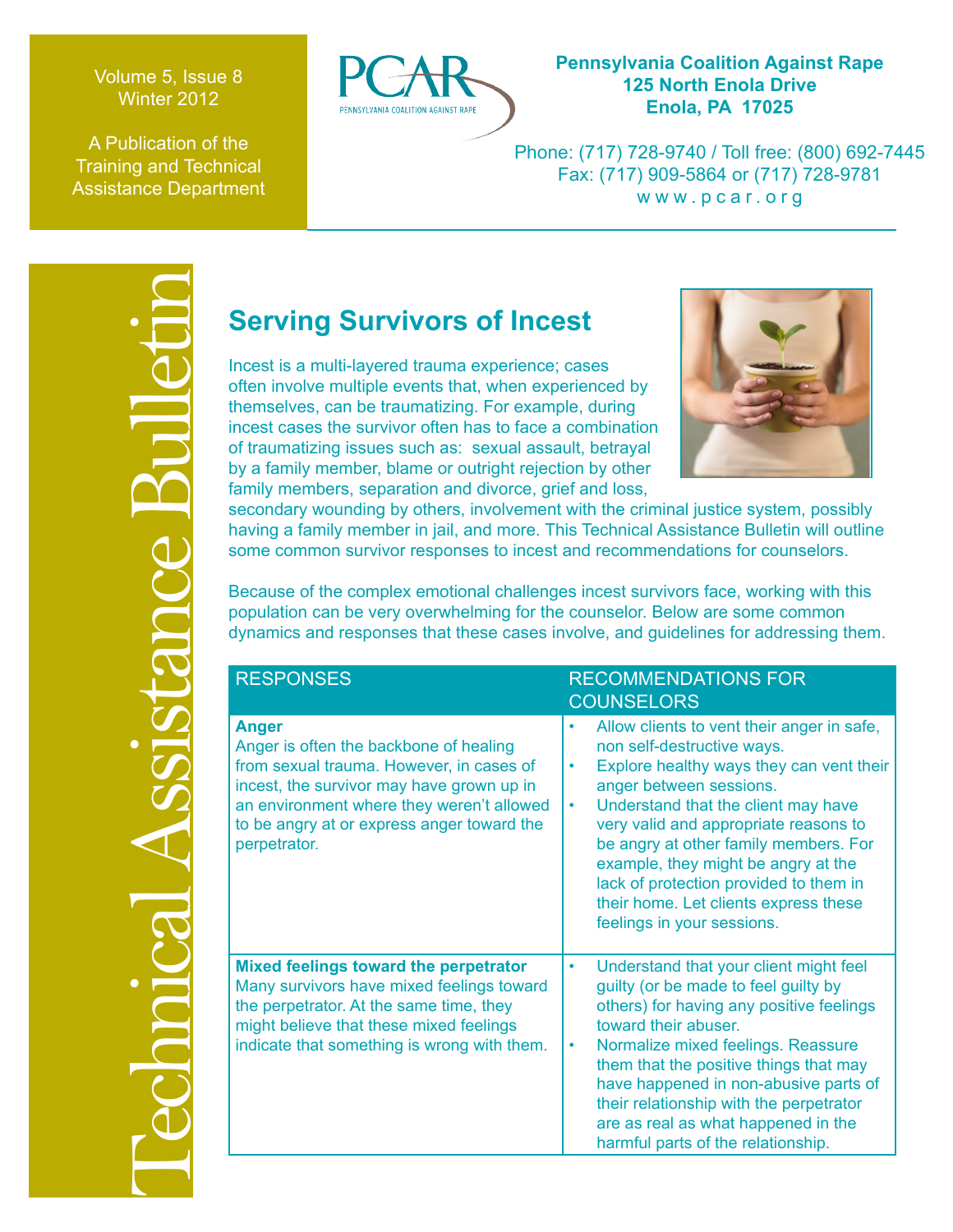| <b>RESPONSES</b>                                                                                                                                                                                                                                                                                                                                                                                                                                                                                                                                                                                                           | <b>RECOMMENDATIONS FOR</b><br><b>COUNSELORS</b>                                                                                                                                                                                                                                                                                                                                                                                                                                                                                                                                                                                                                                                                                                                                                                        |
|----------------------------------------------------------------------------------------------------------------------------------------------------------------------------------------------------------------------------------------------------------------------------------------------------------------------------------------------------------------------------------------------------------------------------------------------------------------------------------------------------------------------------------------------------------------------------------------------------------------------------|------------------------------------------------------------------------------------------------------------------------------------------------------------------------------------------------------------------------------------------------------------------------------------------------------------------------------------------------------------------------------------------------------------------------------------------------------------------------------------------------------------------------------------------------------------------------------------------------------------------------------------------------------------------------------------------------------------------------------------------------------------------------------------------------------------------------|
| <b>Survival issues</b><br>Coping with incest while it's happening is<br>about survival. Victims will try a variety of<br>helpful and unhelpful ways to survive in<br>these situations.                                                                                                                                                                                                                                                                                                                                                                                                                                     | Discuss with the client what they did to<br>$\bullet$<br>survive while the abuse was happening.<br>Remember that they may have a lot<br>٠<br>of guilt, shame, and confusion around<br>some of the survival techniques<br>they used. They may find it difficult<br>to forgive themselves for some of<br>their survival-related behaviors. (e.g.<br>dissociation ("zoning out"), self-harm,<br>suicidal gestures or attempts, abusing<br>drugs and/or alcohol, lying, stealing,<br>minimizing, rationalizing, or denying the<br>abuse, or recanting a disclosure)                                                                                                                                                                                                                                                        |
| <b>Feelings of guilt and shame</b><br>Most incest survivors feel some degree<br>of self-blame for their victimization. They<br>may have been told by the perpetrator that<br>they are to blame, or that they wanted it to<br>happen. Even in the absence of external<br>victim blaming, children and teens will often<br>take undeserved responsibility for their<br>victimization and its aftermath. It's critically<br>important that counselors don't inadvertently<br>reinforce any of the client's self-blame.                                                                                                        | Remember that guilt is the sense that<br>$\bullet$<br>something one did was wrong or bad,<br>while shame is the sense that who one<br>is as a person is wrong or bad. Explore<br>with the client which of these they are<br>feeling. It could be both.<br>If the client is willing, discuss why<br>$\bullet$<br>they believe the abuse was their fault.<br>Reassure the victim that sexual assault<br>is never their fault and help them work<br>through the reasons he/she may feel<br>guilt.<br>Help the client place the blame squarely<br>$\bullet$<br>on the perpetrator.<br>Know that letting go of guilt, shame,<br>٠<br>or self-blame may be a process that<br>continues even after counseling ends.<br>These issues can take years to resolve.<br>Praise the client for any progress you<br>see in this area. |
| <b>Secondary wounding/secondary</b><br>victimization<br>These terms refer to the psychological harm<br>done to a victim above and beyond the<br>actual abusive acts. Examples include: not<br>being believed after disclosing abuse, being<br>blamed for breaking up the family or causing<br>a divorce, being ridiculed or made fun of by<br>friends or classmates if the abuse is made<br>public, being called derogatory or hurtful<br>names by family members or others, and/or<br>being accused of having led the perpetrator<br>on or having "asked for it." These reactions<br>are not uncommon in cases of incest. | Explore with the client what types<br>$\bullet$<br>of secondary wounding they've<br>experienced and explore their feelings<br>about these experiences.<br>Acknowledge that secondary wounds<br>٠<br>are often as traumatic as the abuse<br><i>itself.</i><br>Understand that the client may want<br>and need to spend more time on these<br>issues than on discussing the specifics<br>of the abuse.<br>Help them anticipate other types of<br>٠<br>secondary wounds they might face<br>down the road (through the court system<br>for example).                                                                                                                                                                                                                                                                       |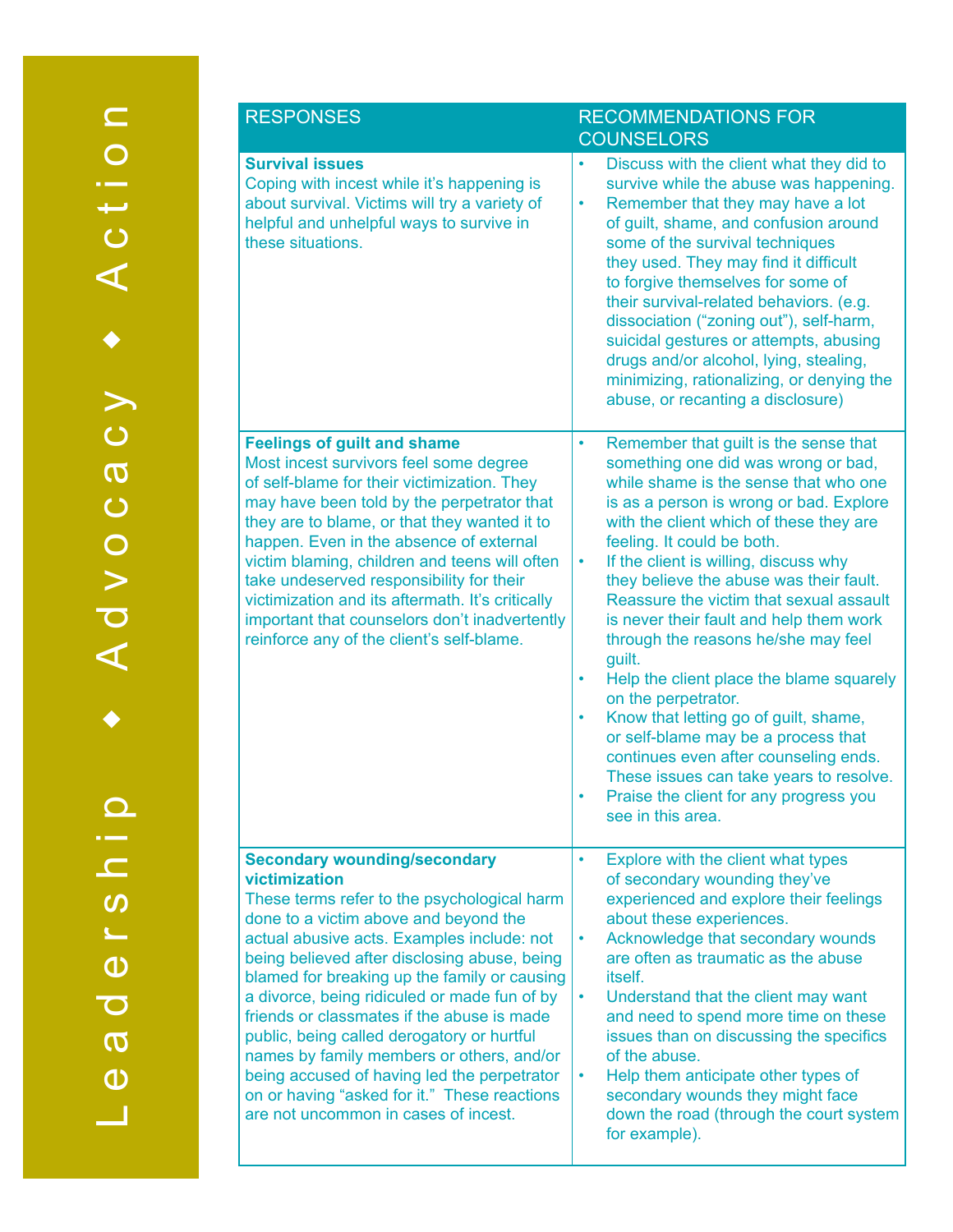| <b>RESPONSES</b>                                                                                                                                                                                                                                                                      | <b>RECOMMENDATIONS FOR</b><br><b>COUNSELORS</b>                                                                                                                                                                                                                                                                                                                                                                                                                                                                                                          |
|---------------------------------------------------------------------------------------------------------------------------------------------------------------------------------------------------------------------------------------------------------------------------------------|----------------------------------------------------------------------------------------------------------------------------------------------------------------------------------------------------------------------------------------------------------------------------------------------------------------------------------------------------------------------------------------------------------------------------------------------------------------------------------------------------------------------------------------------------------|
| Role of non-offending caregivers/<br>significant others<br>The better educated non-offending<br>caregiver(s) and significant supportive<br>people are about issues related to<br>victimization and trauma, the better they will<br>be equipped to help the survivor cope and<br>heal. | Spend time educating the survivor's<br>support people about common reactions<br>to trauma and victimization.<br>Offer to bring supportive people into<br>٠<br>a session with the client, if you think it<br>might help.<br>Provide handouts and pamphlets for<br>$\bullet$<br>significant others to read.<br>Encourage significant others to ask the<br>$\bullet$<br>survivor about how best to help them,<br>rather than speculate what their loved<br>one needs.<br>Provide support groups when possible<br>$\bullet$<br>for non-offending caregivers. |
| <b>Multiple layers of trauma responses</b><br>Most incest survivors experience multiple<br>trauma responses, but often they don't<br>connect some of their symptoms to the<br>original trauma. We can help them make<br>these connections.                                            | Educate yourself about common<br>٠<br>reactions to trauma and basic<br>information about Post-Traumatic Stress<br>Disorder (PTSD).<br>Spend time educating clients about<br>٠<br>common responses to trauma, and<br>normalizing their reactions. Explaining<br>that certain symptoms are common<br>among trauma survivors can go a long<br>way toward reassuring a client that they<br>are experiencing normal reactions.<br>See the National Center for PTSD<br>۰<br>website (below) for additional education<br>on this issue.                         |

You may notice that your client is struggling with all of the above issues and more, but they may not yet be at a place emotionally where they are ready, willing, and/or able to address these issues directly. Be patient with clients and never force discussion of the details of their victimization. Some helpful hints when first developing a plan for healing with a survivor of incest may be:

- Determine if they need emotional stabilization, or are ready to directly process the trauma.
	- If you are unsure if they are ready to address some of these issues directly, ask.
	- If they are not ready, you can plant the seeds around some of these issues, as you build rapport and trust.
- Someone who is not ready to address specifics can still benefit from education about stress- and anxiety-reduction techniques, tools for relaxation, and sensory experiences they might have related to their trauma. Clients will also benefit from education about the criminal justice system if they are a witness in a trial.
- Learn anxiety-reducing techniques that you can easily teach to clients. These could be activities including meditation, using calming music, relaxation exercises, physical exercise, deep breathing, etc… The more tools your client has to calm themselves, the better.